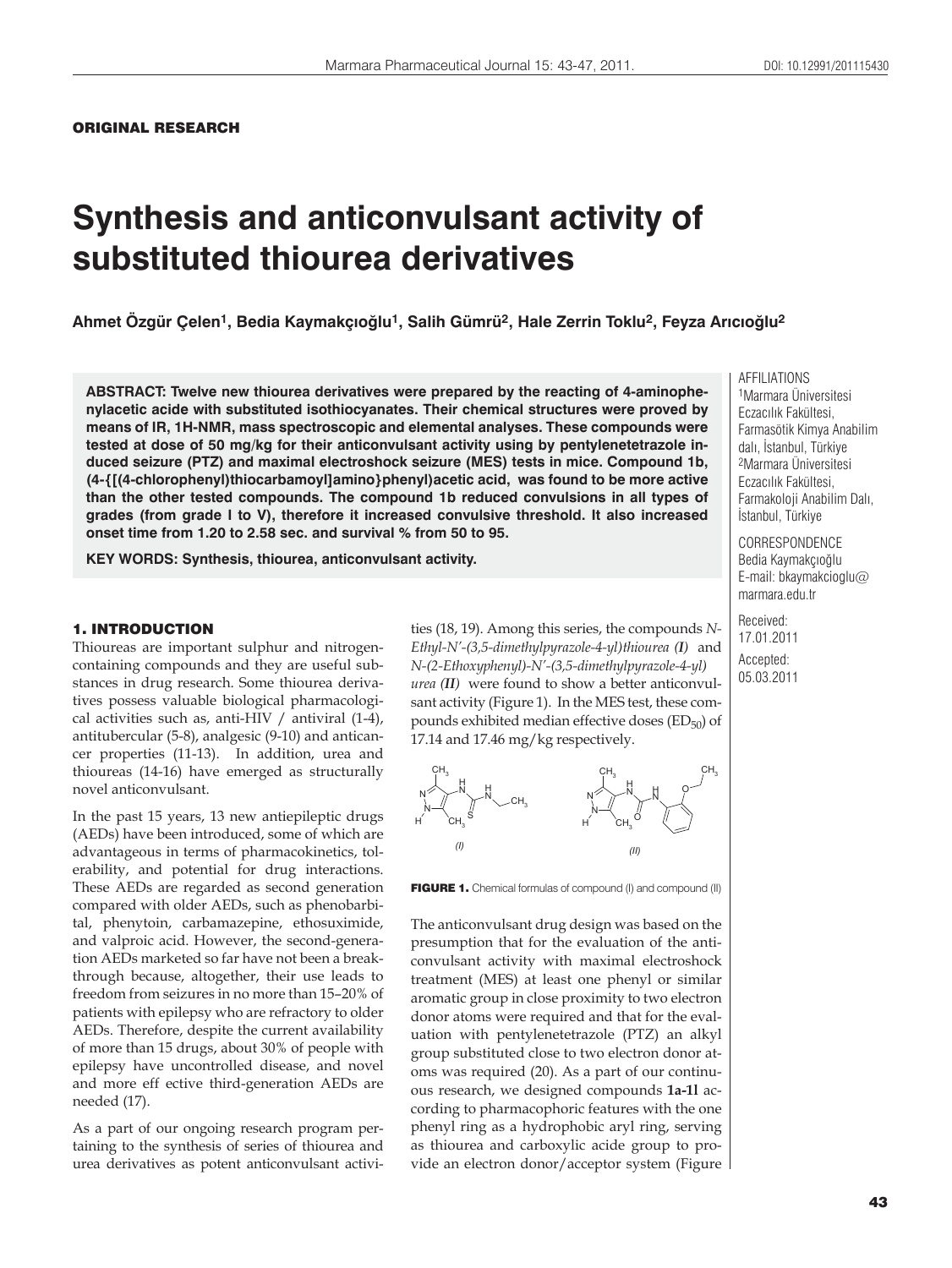| Compound       | Ar                | Formula        | M. p. (oC) | Yield (%) |
|----------------|-------------------|----------------|------------|-----------|
| 1a             | 4-F-C6H4-         | C15H13FN2O2S   | 200-201    | 67        |
| 1 <sub>b</sub> | 4-CI-C6H4-        | C15H13CIN2O2S  | 206-207    | 48        |
| 1 <sup>c</sup> | 2,4,6-triCl-C6H2- | C15H11Cl3N2O2S | 214-215    | 50        |
| 1 <sub>d</sub> | 4-CH3-C6H4-       | C16H16N2O2S    | 215-216    | 56        |
| 1e             | 4-CH3O-C6H4-      | C16H16N2O3S    | 193-194    | 61        |
| 1f             | 4-CH3S-C6H4-      | C16H16N2O2S2   | 206-207    | 70        |
| 1g             | 4-CF3-C6H4-       | C16H13F3N2O2S  | 197-198    | 45        |
| 1 <sub>h</sub> | 4-CF3O-C6H4-      | C16H13F3N2O3S  | 210-211    | 42        |
| 1i             | 4-NO2-C6H4-       | C15H13N3O4S    | 139-140    | 63        |
| 1j             | C6H5-CH2-         | C16H16N2O2S    | 178-179    | 67        |
| 1k             | C6H5-CH2-CH2-     | C17H18N2O2S    | 170-171    | 64        |
| 11             | C6H5-CO-          | C16H14N2O3S    | 168-169    | 55        |

2). The other phenyl ring served as a second hydrophobic re-



FIGURE 2. General chemical formula of compounds 1a-1l

The current work encompasses synthesis of a new series of thioureas by reaction of (4-aminophenyl)acetic acid with different isothiocyanates and evaluation for anticonvulsant activity using by PTZ and MES tests in mice.

#### 2. EXPERIMENTAL

#### *2.1. Chemistry*

gion.

All chemicals and solvents were purchased from Merck, Aldrich, or Fluka. Melting points were determined with a "Schmelzpunktbestimmer" SMP II and were uncorrected. 1H-NMR spectra were recorded in DMSO on a Bruker Avance-DPX-400 spectrometer in DMSO- $d_6$  and chemical shifts were given in δ ppm with tetramethylsilane. The splitting patterns of 1H-NMR were designed as follows: s: singlet, d: doublet, t: triplet, q: quarlet, m: multiplet. The Mass spectrometry was performed using an Agilent 1100 MSD spectrometer in the electrospray mode. All new compounds were analyzed for C, H, N and the results were in an acceptable range (<sup>1</sup>H-NMR, mass and elemental analysis were provided by the Scientific and Technical Research Council of Turkey, TUBITAK).

#### General procedure for the preparation of 1a-1l

0.500 g (3.3 mmol) 4-(Aminophenyl)acetic acid is solved in acetone at 100°C. Then, a solution of corresponding isothiocyanate (3.3 mmol) in 5 mL acetone is added as three parts per 30 minutes. After 6-8 hours, reaction is finalized by TLC control. Solid material is filtered and recrystallized from acetonitrile.

(4-{[(4-Fluorophenyl)thiocarbamoyl]amino}phenyl)acetic acid  $(1a)$ : UV  $\lambda_{\text{max}}$  (EtOH) (nm) (log e): 275 (3,98). IR Spectroscopy (umax, cm-1): 3196 (N-H, O-H), 3005 (C-H), 1693 (C=O), 1236 (C=S). <sup>1</sup>H-NMR (400 MHz) (DMSO- $d_6$ /TMS) d (ppm): 3.55 (2H, s, -CH<sub>2</sub>), 6.87-7.71 (8H, m, aromatic protons), 9.72 (1H, s, -NH-), 9.72 (1H, s, -NH-), 12.26 (1H, s, OH). Anal. Calcd. for  $C_{15}H_{13}FN_2O_2S$ ; C: % 59.20; H: % 4.31; N: % 9.20; S: % 10.54. Found: C: % 57.55; H: % 4.30; N: % 8.74; S: % 9.63.

(4-{[(4-chlorophenyl)thiocarbamoyl]amino}phenyl)acetic acid **(1b)** UV  $\lambda_{\text{max}}$  (EtOH) (nm) (log e): 278 (3,51). IR ( $u_{\text{max}}$ , cm<sup>-1</sup>): 3194 (N-H, O-H), 3012 (C-H), 1689 (C=O), 1240 (C=S). 1H-NMR (400 MHz) (DMSO-d<sub>6</sub>/TMS) d (ppm): 3.47 (2H, s, -CH<sub>2</sub>), 7.15-7.59 (8H, m, aromatic protons), 9.68 (1H, s, -NH-), 9.79 (1H, s, -NH-), 11.98 (1H, s, OH). Anal. Calcd. for  $C_{15}H 13$ ClN<sub>2</sub>O<sub>2</sub>S; C: % 56.16; H: % 4.08; N: % 8.73; S: % 10.00. Found: C: % 57.80; H: % 4.49; N: % 8.38; S: % 9.34.

(4-{[(2,4,6-trichlorophenyl)thiocarbamoyl]amino}phenyl)acetic acid (**1c**): UV  $\lambda_{\text{max}}$  (EtOH) (nm) (log e): 259 (3,63). IR ( $u_{\text{max}}$ , cm-1): 3155 (N-H, O-H), 2989 (C-H), 1693 (C=O), 1224 (C=S). <sup>1</sup>H-NMR (400 MHz) (DMSO-d<sub>6</sub>/TMS) d (ppm): 3.56 (2H, s, -CH2), 7.18-7.79 (6H, m, aromatic protons), 9.39 (1H, s, -NH-), 9.93 (1H, s, -NH-), 12.32 (1H, s, OH). Anal. Calcd. for  $C_{15}H$ - $11\text{Cl}_3\text{N}_2\text{O}_2$ S; C: % 46.23; H: % 2.85; N: % 7.19; S: % 8.23. Found: C: % 46.69; H: % 3.07; N: % 7.15; S: % 7.93.

(4-{[(4-methylphenyl)thiocarbamoyl]amino}phenyl)acetic acid (**1d**): UV λmax. (EtOH) (nm) (log e) **:** 278 (3,55). IR (umax, cm-1): 3201 (N-H, O-H), 3001 (C-H), 1695 (C=O), 1238 (C=S). 1H-NMR (400 MHz) (DMSO- $d_6$ /TMS) d (ppm): 2.22 (2H, s, -CH<sub>2</sub>), 3.26 (3H, s, -CH3), 7.10-7.50 (8H, m, aromatic protons), 9.55 (1H, s, -NH-), 9.74 (1H, s, -NH-), 12.31 (1H, s, OH). Anal. Calcd. for  $C_{16}H_{16}N_2O_2S$ ; C: % 62.95; H: % 5.58; N: % 8.16; S: % 9.34. Found: C: % 61.21; H: % 4.96; N: % 8.55; S: % 9.71.

(4-{[(4-methoxyphenyl)thiocarbamoyl]amino}phenyl)acetic acid (**1e**): UV λ<sub>max.</sub> (EtOH) (nm) (log e): 276 (3,34). IR (u<sub>max</sub>, cm<sup>-</sup> 1): 3215 (N-H, O-H), 3026 (C-H), 1689 (C=O), 1234 (C=S). 1H-NMR (400 MHz) (DMSO-d<sub>6</sub>/TMS) d (ppm): 3.49 (2H, s, -CH<sub>2</sub>), 3.69 (3H, s, -CH3), 6.90 (2H, d, J= 8.94 Hz, H3', H5'), 7.20 (2H, d, J= 8.41 Hz, H2, H6), 7.30 (2H, d, J= 8.93 Hz, H2', H6'), 7.40 (2H, d, J= 8.41 Hz, H3, H5), 9.46 (1H, s, -NH-), 9.46 (1H, s, -NH- ), 12.08 (1H, s, OH). Anal. Calcd. for  $C_{16}H_{16}N_2O_3S$ ; C: % 60.74; H: % 5.10; N: % 8.85; S: % 10.14. Found: C: % 59.95; H: % 4.90; N: % 8.75; S: % 9.81.

(4-{[(4-Methylsulfanylphenyl)carbamothioyl ]amino}phenyl) acetic acid (**1f**): UV λmax. (EtOH) (nm) (log e): 279 (3,12). IR (umax, cm-1): 3209 (N-H, O-H), 3007 (C-H), 1695 (C=O), 1242 (C=S). 1H-NMR (400 MHz) (DMSO-*d6*/TMS) d (ppm): 3.35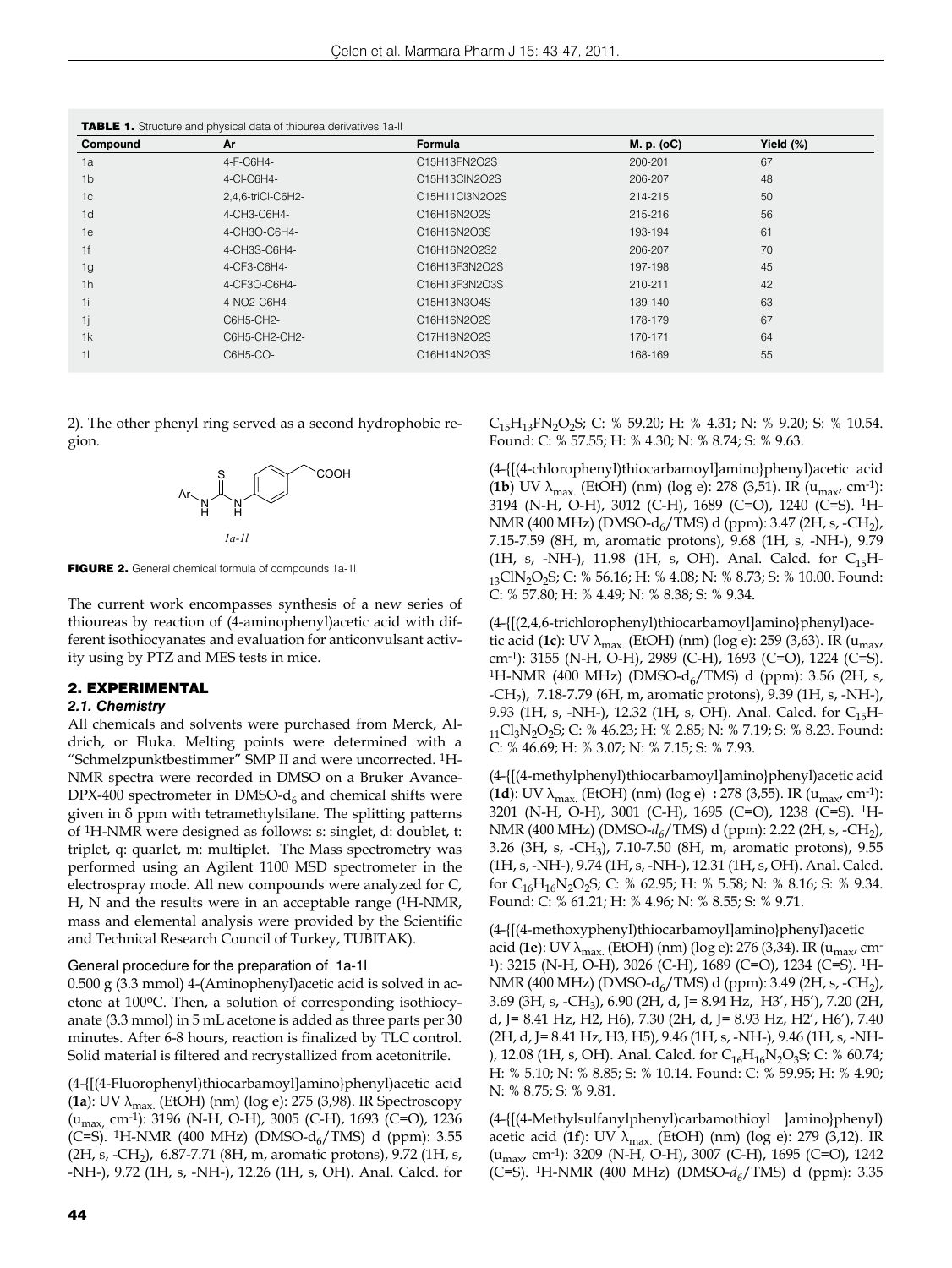(3H, s, -CH<sub>3</sub>), 3.54 (2H, s, -CH<sub>2</sub>), 7.17-7.47 (8H, m, aromatic protons), 9.75 (1H, s, -NH-), 9.75 (1H, s, -NH-), 12.31 (1H, s, OH). Anal. Calcd. for C<sub>16</sub>H<sub>16</sub>N<sub>2</sub>O<sub>2</sub>S<sub>2</sub>; C: % 57.81; H: % 4.85; N: % 8.43; S: % 19.29. Found: C: % 57.87; H: % 4.75; N: % 8.38; S: % 19.21.

(4-{[(4-Trifluoromethylphenyl)carbamothioyl]amino}phenyl) acetic acid (**1g**): UV λ<sub>max.</sub> (EtOH) (nm) (log e): 281 (3,86). IR (umax, cm-1): 3196 (N-H, O-H), 3014 (C-H), 1683 (C=O), 1242 (C=S). 1H-NMR (400 MHz) (DMSO-*d6*/TMS) d (ppm): 3.54 (2H, s, CH<sub>2</sub>), 7.20-7.80 (8H, m, aromatic protons), 9.74 (1H, s, -NH-), 10.11 (1H, s, -NH-), 12.27 (1H, s, OH). Anal. Calcd. for  $C_{16}H_{13}F_3N_2O_2S$ ; C: % 54.23; H: % 3.70; N: % 7.91; S: % 9.05. Found: C: % 55.02; H: % 4.21; N: % 7.94; S: % 9.00.

(4-{[(4-Trifluoromethoxyphenyl)carbamothioyl]amino}phenyl)acetic acid (**1h**): UV λ<sub>max.</sub> (EtOH) (nm) (log e): 278 (3,80). IR (umax, cm-1): 3201 (N-H, O-H), 3016 (C-H), 1693 (C=O), 1244 (C=S). 1H-NMR (400 MHz) (DMSO-*d6*/TMS) d (ppm): 3.54 (2H, s, -CH<sub>2</sub>), 7.09-7.68 (8H, m, aromatic protons), 9.73 (1H, s, -NH-), 9.88 (1H, s, -NH-), 12.28 (1H, s, OH). Anal. Calcd. for  $C_{16}H_{13}F_3N_2O_3S$ ; C: % 51.89; H: % 3.54; N: % 7.56; S: % 8.66. Found: C: % 53.54; H: % 3.87; N: % 7.61; S: % 8.50.

(4-{[(4-Nitrophenyl)thiocarbamoyl]amino}phenyl)acetic acid **(1i):** UV  $\lambda_{\text{max}}$  (EtOH) (nm) (log e): 242 ( 4,11). IR ( $u_{\text{max}}$  cm<sup>-1</sup>): 3564 (N-H, O-H), 3323 (C-H), 1683 (C=O), 1298 (C=S). 1H-NMR (400 MHz) (DMSO-d<sub>6</sub>/TMS) d (ppm): 3.55 (2H, s, -CH<sub>2</sub>), 7.11-8.36 (8H, m, aromatic protons), 10.26 (1H, s, -NH-), 10.39  $(1H, s, -NH)$ , 12.30 (1H, s, OH). Anal. Calcd. for  $C_{15}H_{13}N_3O_4S$ ; C: % 54.37; H: % 3.95; N: % 12.68; S: % 9.68. Found: C: % 53.76; H: % 4.25; N: %12.11; S: % 8.32.

(4-[(Benzylthiocarbamoyl)amino]phenyl)acetic acid (**1j**)**:** UV λmax. (EtOH) (nm) (log e): 258 (3,70). IR (umax, cm-1): 3252 (N-H, O-H), 3057–3030 (C-H), 1687 (C=O), 1290 (C=S). 1H-NMR (400 MHz) (DMSO-d<sub>6</sub>/TMS) d (ppm): 3.52 (2H, s, -CH<sub>2</sub>), 4.73 (2H, s, -CH2), 7.10-7.47 (9H, m, aromatic protons), 8.12 (1H, s, -NH- ), 9.56 (1H, s, -NH-), 12.30 (1H, s, OH). Anal.Calcd. for  $C_{16}H_{16}N_2O_2S$ ; C: % 63.98; H: % 5.37; N: % 9.33; S: % 10.67. Found: C: % 63.73; H: % 5.31; N: % 9.20; S. % 10.54.

| Compound       | dose, mg/kg | PTZ test (%) |                 | MES test (%) |          |  |
|----------------|-------------|--------------|-----------------|--------------|----------|--|
|                |             | Grade 5      | <b>Survival</b> | Grade 5      | Survival |  |
| Control        | 0           | 52           | 50              | 55           | 60       |  |
| 1a             | 50          | 85           | 40              | 68           | 75       |  |
| 1 <sub>b</sub> | 50          | $10***$      | 95***           | 85           | 40       |  |
| 1 <sub>c</sub> | 50          | 76           | 60              | 90           | 70       |  |
| 1 <sub>d</sub> | 50          | 85           | 40              | 68           | 75       |  |
| 1e             | 50          | 100          | 39              | 98           | 58       |  |
| 1f             | 50          | 89           | 20              | 68           | 65       |  |
| 1g             | 50          | 61           | 38              | 80           | 60       |  |
| 1 <sub>h</sub> | 50          | 55           | 92              | 83           | 75       |  |
| 1i             | 50          | 90           | 12              | 98           | 60       |  |
| 1j             | 50          | 100          | 23              | 90           | 72       |  |
| 1k             | 50          | 65           | 90              | 87           | 52       |  |
| 11             | 50          | 85           | 45              | 80           | 70       |  |

Each group consists of 6-10 mice. Compounds were compaired to contol group and statistical significance is expressed as \*\*\*p<0,001.

(4-{[(2-Phenylethyl)thiocarbamoyl]amino}phenyl)acetic acid **(1k**): UV  $\lambda_{\text{max}}$  (EtOH) (nm) (log e): 250 (4,19). IR ( $u_{\text{max}}$ , cm<sup>-1</sup>): 3184 (N-H, O-H), 3024 (C-H), 1695 (C=O), 1298 (C=S). 1H-NMR (400 MHz) (DMSO- $d_6$ /TMS) d (ppm): 2.85 (2H, t, phenethyl CH<sub>2</sub>), 3.52 (2H, s, CH<sub>2</sub>), 3.70 (2H, t, phenethyl CH<sub>2</sub>), 7.00-7.50 (9H, m, aromatic protons), 7.67 (1H, s, -NH-), 9.50 (1H, s, -NH-), 12.29 (1H, s, OH). Anal. Calcd. for  $C_{17}H_{18}N_2O_2S$ ; C: % 64.56; H: % 5.66; N: % 8.85; S: % 9.83. Found: C: % 64.94; H: % 5.77; N: % 8.91; S: % 10.20.

(4-{[(Phenylcarbonyl)thiocarbamoyl]amino}phenyl)acetic acid (**1l**) UV λmax. (EtOH) (nm) (log e): 266 (4,18). IR (umax, cm-1): 3284 (N-H, O-H), 3000-2950 (C-H), 1666,1597 (C=O), 1263 (C=S). <sup>1</sup>H-NMR (400 MHz) (DMSO-d<sub>6</sub>/TMS) d (ppm): 3.59 (2H, s, -CH<sub>2</sub>), 7.23-8.04 (9H, m, aromatic protons), 11.55 (1H, s, -NH-), 12.23 (1H, s, -NH-), 12.58 (1H, s, OH). Anal. Calcd. for  $C_{16}H_{14}N_2O_3S$ ; C: % 61.13; H: % 4.49; N: % 8.91; S: % 10.20. Found: C: % 61.01; H: % 4.78; N: % 8.34; S: % 9.36.

### *2.2. Pharmacology*

Male and female adult Balb/C mice weighing 20-30 g were used. The animals were housed in colongy cages, under standard laboratory conditions, with free access to food and tap water. Room temperature and relative humidity were maintained at  $22 \pm 1$  °C and 60% respectively. A 12 hr/12 hour (8) a.m./8 p.m.) light-dark cycle was used. All testing was conducted in the light phase of the day. After the adaption period of 2 days, experimental groups were chosen randomly. Each mouse was used only once. The experimental protocols were approved by the Animal Care and Use Committee of Marmara University (16.04.2009-02.2009.mar).

#### 2.2.1 Anticonvulsant Activity

The anticonvulsant activity of the new compounds was determined by using PTZ (Sigma) and MES tests. All synthesized compounds were suspended in 0.5 % methyl cellulose and administered at the dose of 50 mg/kg 30 minutes prior the tests. Effective dose 50 ( $ED_{50}$ ) value for PTZ (60 mg/kg) and convulsive current 50 ( $CC_{50}$ ) of animals and it's 95% fiducial limits were calculated by the method of Litchfield and Wilcoxon (21).

Statistical analysis were evaluated using one way analysis of variance (ANOVA) followed by unpaired Student's t-test using Prism 3.0 (GraphPad Software, San Diego; CA; USA).

#### 2.2.1.1. PTZ test

The animals of the control group received same volume of saline and standart drug was carbamazepine in PTZ test. Thirty minutes after the administration of the test compounds, all mice were injected with PTZ 60 mg/kg intraperitoneally and observed for 15 minutes. Motor responses were graded 0-5 according to the scale of Racine where, grade 1: no movements, grade 2: head twitching and myoclonic jerks (MKJ), grade 3: clonic forelimb convulsions, grade 4: three plus change in posture, grade 5: falling back and generalized convulsions with tonic extention (22).

#### 2.2.1.2. MES test

MES test was performed 30 minutes after the administration of the test compounds. The electroshocks were evoked through a current transmitter producing square waves (Arı Techinical ECT unit). In the MES test, seizures were elicited with a 60-Hz alternating current of 25 mA intensity in Balb/c mice. The cur-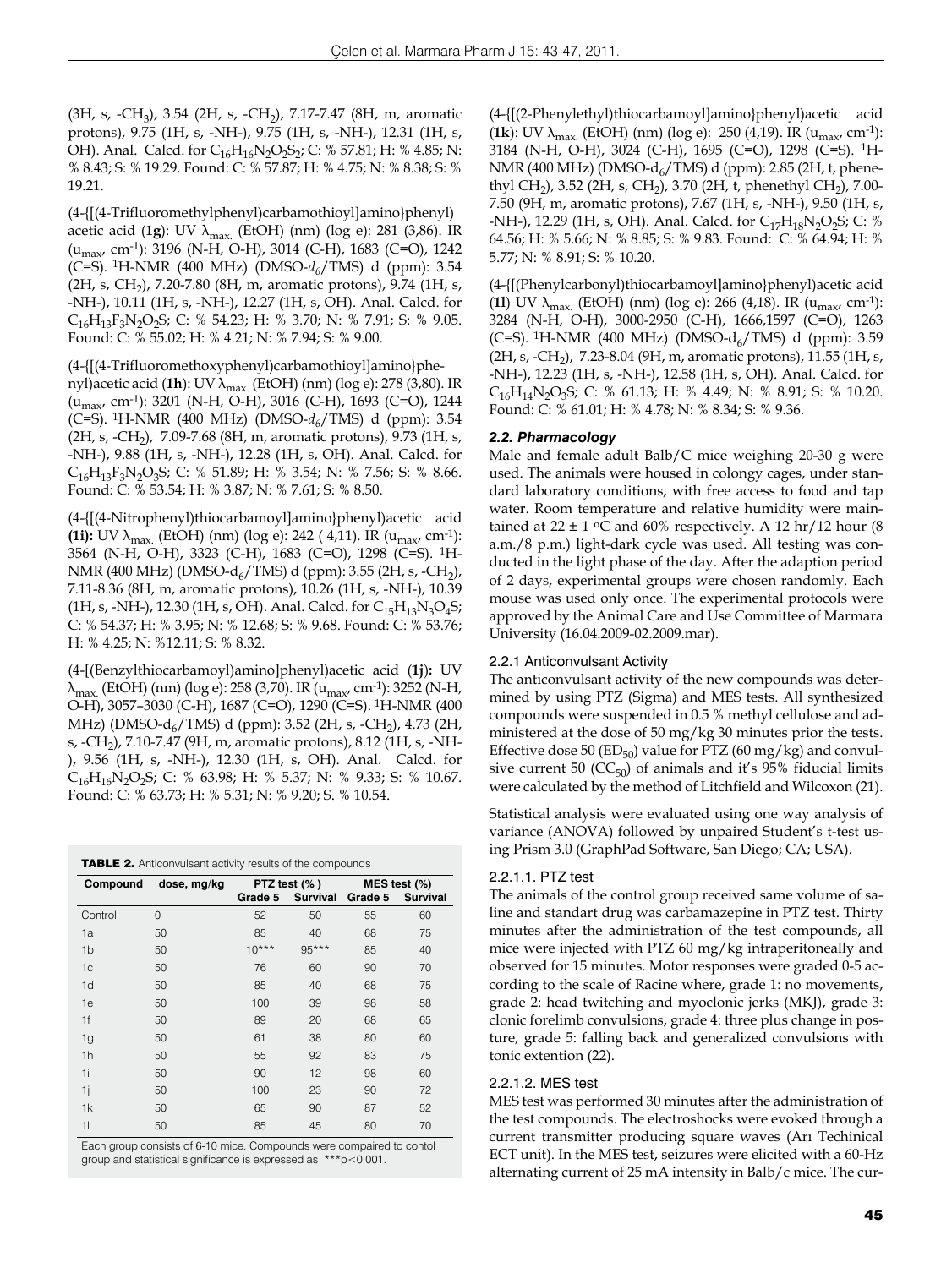| Parameter | <b>Onset time</b> | Grade I % | Grade II % | Grade III % | Grade IV % | Grade V % | <b>Survival</b><br>% |
|-----------|-------------------|-----------|------------|-------------|------------|-----------|----------------------|
| PTZ       | 1.20 sec          | 99        | 80         | 75          |            | 52        | 50                   |
| 1b        | $2.58$ sec        | $64***$   | $42***$    | $35***$     | $21***$    | $10***$   | $95***$              |

rent was applied via ear clip electrodes for 450 ms. In order to apply the shock, electrodes were attached to each animal's ears and the animals lay on their backs, their tails being fixed. Thus observation of the tonic and clonic convulsions that appeared during the seizure was ensured (23).

# 3. RESULTS AND DISCUSSION

# *3.1.Chemistry*

A series of new thiourea derivatives were prepared according to Figure (3). Target compounds **1a-1l** were prepared by reacting of equimolar 4-(aminophenyl)acetic acid and various isocyanates in acetone. The new compounds were isolated in satisfactory yields (42-70%) and purified by recrystallisation from acetonitril. The purity of the compounds checked by TLC and elemental analyses. Both analytical and spectral data of all the synthesized compounds were in full agreement with the proposed structures. Physical and chemical properties of all compounds are presented in Table (1).



FIGURE 3. Synthesis scheme of compounds 1a-1l

In general, IR spectra showed the OH and NH stretching vibrations at 3161-3564 cm-1, the C=O stretching vibrations at 1666-1695 cm-1 and the C=S stretching vibrations at 1224-1300 cm-1. In the 1H-NMR spectrum, thiourea NH signals were determined at 9.55-12.23 ppm as two different singlets. The OH signals of carboxylic acide were observed at 11.98-12.58 ppm as singlet. The protons belonging to the aromatic ring and the other aliphatic groups are observed with the expected chemical shift and integral values. APCI-MS spectra of the selected compounds showed correct molecular ion peaks (MH+) which confirmed their molecular weights.

### *3.2. Anticonvulsant Activity*

The anticonvulsant activity of the new compounds was determined by using PTZ (Sigma) and MES tests. The use of current animal models in the discovery of new AEDs development has advantages. The advantages include the use of intact rodents as easy models that detect anticonvulsant effects regardless of the mechanisms of action. MES and PTZ testing can be used in highthroughput screening, as shown by the National Institutes of Health Anticonvulsant Screening Program. Furthermore, these models can provide insight into pharmacokinetic–pharmacodynamic relations, which are of value for human studies (17).

All compounds were suspended in 0.5% methyl cellulose and administered intraperitoneally at the dose of 50 mg/kg 30 minutes prior the tests. The anticonvulsant potential of these compounds was invastigated by both PTZ and MES models and shown in Table 2. Within the context of the MES model none of the compounds tested showed an anticonvulsant effect. The results from PTZ model basically simulate petit mal seizures. The introduction of chloro group at 4- position of phenyl ring in thiourea moiety (compound **1b**) resulted better activity than bearing 4-fluoro, 4-nitro, 4-methoxy, 4-methlsulfanyl, 4-trifluoromethyl and 4-trifluoromethoxy group of phenyl ring in PTZ test. The compound **1b** reduced convulsions in all types of grades (from grade I to V), therefore it increased convulsive threshould. It also increased onset time from 1.20 to 2.58 sec. and survival % from 50 to 95 (Table 3). Therefore, the compound **1b** has a potantial to be an anticonvulsant drug for petit mal seizures.

Interestingly we expected the compound **1c** which had chloro group at 2-, 4-, and 6-position of phenyl ring, displayed good activity because of lipophpilicity. But it was found less potent than compound **1b** having one chloro goup at 4-position on phenyl ring. The thioureas bearing benzyl, phenylethyl or phenylcarbonyl were inactive both PTZ and MES test.

# **Sübstitüe Tiyoüre Türevlerinin Sentezi ve Antikonvulsan Aktiviteleri**

**ÖZET: 4-Aminofenilasetik asitin sübstitüe izotiyosiyanatlar ile reaksiyonu sonucu, on iki adet yeni tiyoüre bileşiği sentezlenmiştir. Bileşiklerin kimyasal yapıları IR, 1H-NMR, kütle spektroskopisi ve elementel analiz testleri ile aydınlatılmıştır. Tüm bileşiklerin antikonvulsan aktiviteleri 50mg/kg dozda farelerde pentilentetrazol (PTZ) ve maksimal elektroşok nöbet (MES) testleri kullanılarak tayin edilmiştir. Bileşik 1b'nin (4-{[(4-klorofenil)tiyokarbamoil]amino}fenil)asetik asit, diğer bileşiklere oranla daha aktif olduğu saptanmıştır. Tüm seviyelerde konvulsiyon oranını düşüren 1b bileşiği aynı zamanda nöbet eşiğini de yükseltmiştir. Ayrıca nöbet başlangıç süresini 1.20 saniyeden 2.58 saniyeye, hayatta kalma oranını ise %50'den %95'e yükseltmiştir.**

**ANAHTAR KELİMELER: Sentez, tiyoüre, antikonvulsan aktivite.**